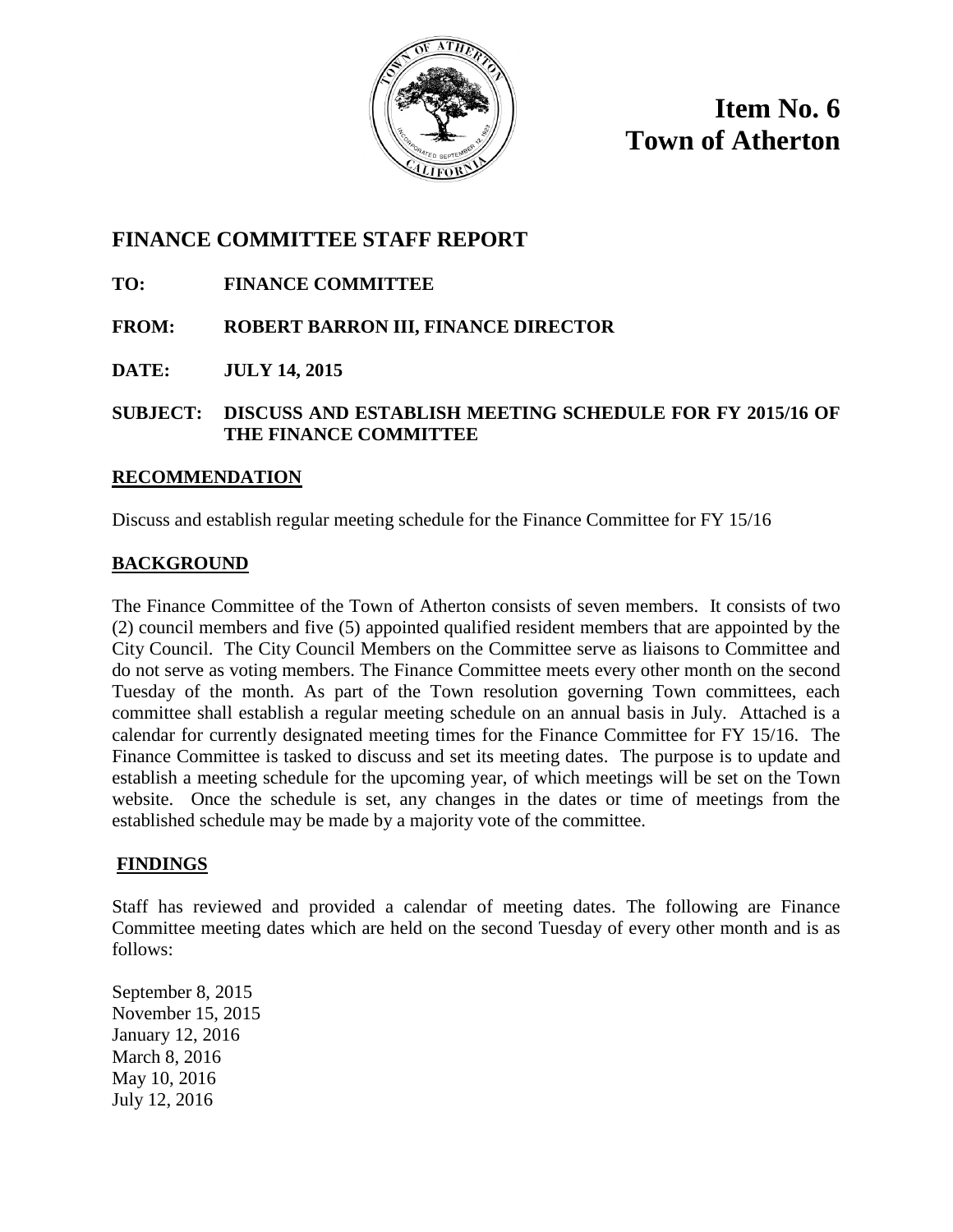**Discuss & Establish meeting schedule July 14, 2015 Page 2 of 2**

The committee should review and discuss the availability of these dates as we proceed to set the calendar for Fiscal Year 15/16. Any meetings held other than a regularly scheduled meeting will be posted as a special meeting of the Finance Committee.

### **FISCAL IMPACT**

None

### **ATTACHMENTS**

2015-2016 Calendar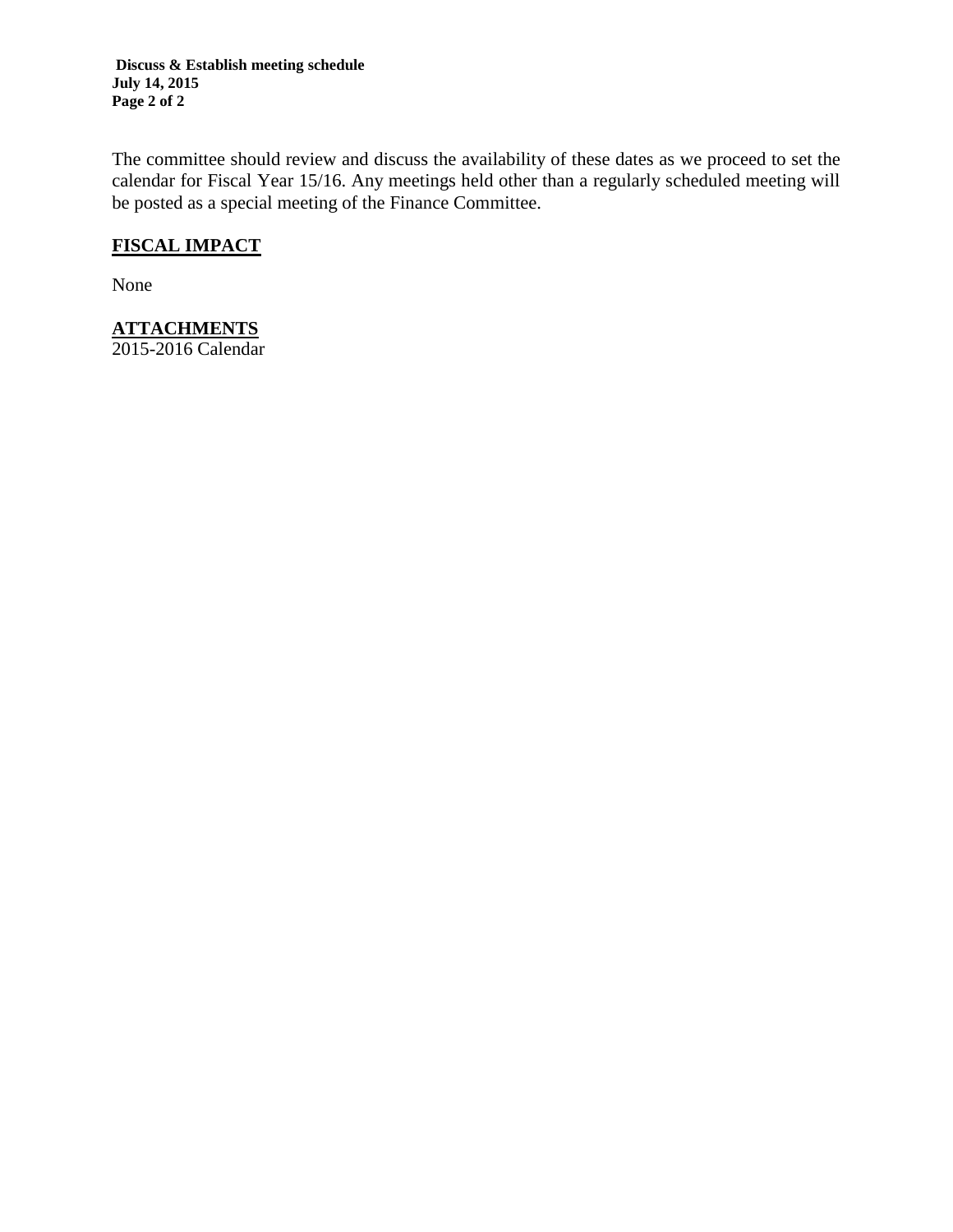# July 2015

| SUNDAY         | <b>MONDAY</b> | <b>TUESDAY</b>                                   | WEDNESDAY | THURSDAY       | <b>FRIDAY</b> | SATURDAY       |
|----------------|---------------|--------------------------------------------------|-----------|----------------|---------------|----------------|
|                |               |                                                  | $1\,$     | $\overline{2}$ | $\mathbf{3}$  | $\overline{4}$ |
| $5\phantom{.}$ | $6\,$         | $\overline{7}$                                   | 8         | $9\,$          | 10            | 11             |
| 12             | 13            | 14<br><b>FINANCE COMMITTEE</b><br><b>MEETING</b> | 15        | 16             | 17            | 18             |
| 19             | 20            | 21                                               | 22        | 23             | 24            | 25             |
| 26             | $27$          | 28                                               | 29        | $30\,$         | 31            |                |
|                |               |                                                  |           |                |               |                |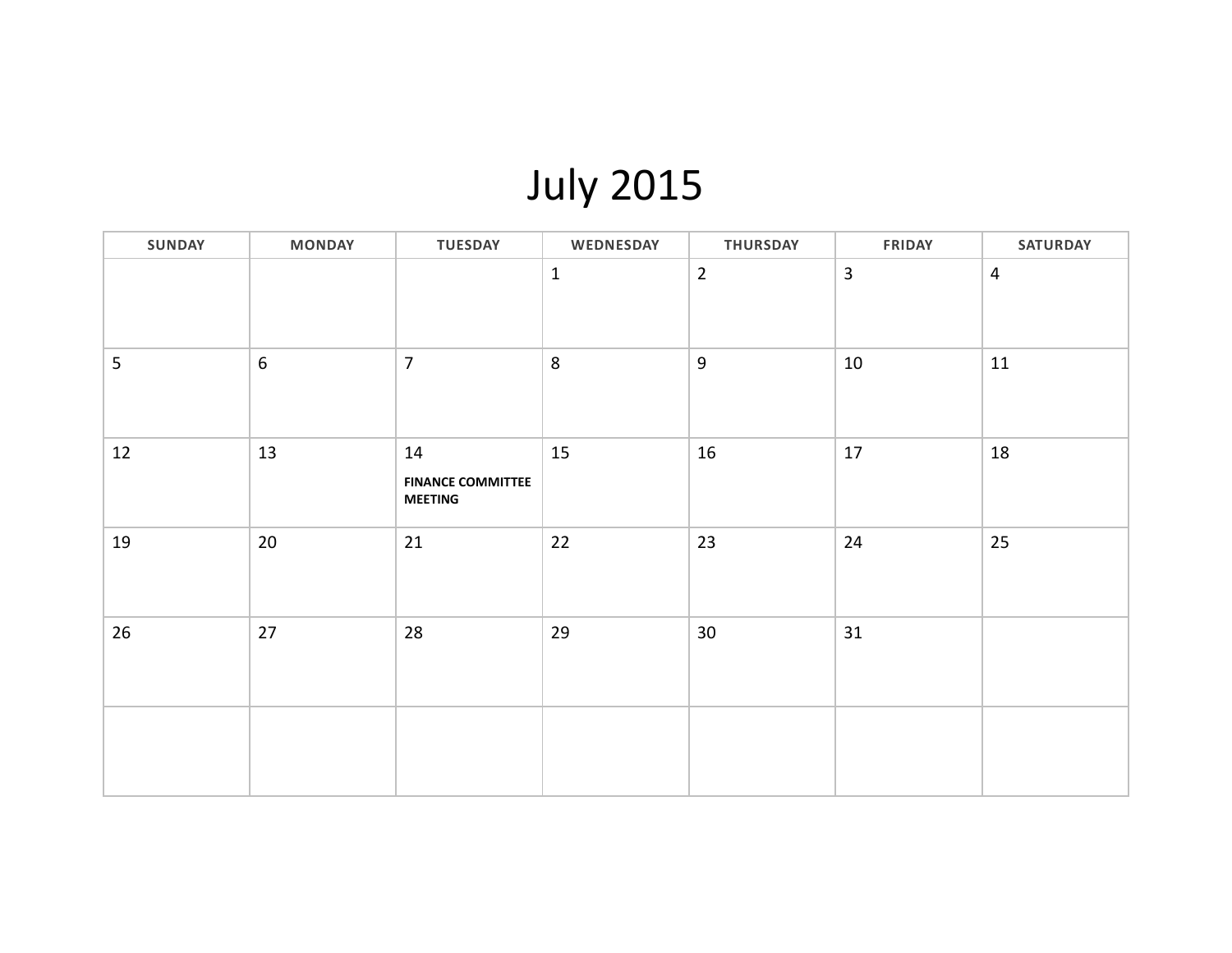### August 2015

| SUNDAY          | <b>MONDAY</b>  | TUESDAY        | WEDNESDAY | THURSDAY   | FRIDAY         | SATURDAY    |
|-----------------|----------------|----------------|-----------|------------|----------------|-------------|
|                 |                |                |           |            |                | $\mathbf 1$ |
| $\overline{2}$  | $\overline{3}$ | $\overline{4}$ | 5         | $\sqrt{6}$ | $\overline{7}$ | 8           |
| $\overline{9}$  | $10\,$         | $11\,$         | 12        | $13\,$     | $14\,$         | 15          |
| 16              | $17\,$         | 18             | 19        | $20\,$     | 21             | 22          |
| 23              | 24             | 25             | 26        | $27\,$     | 28             | 29          |
| 30 <sup>°</sup> | 31             |                |           |            |                |             |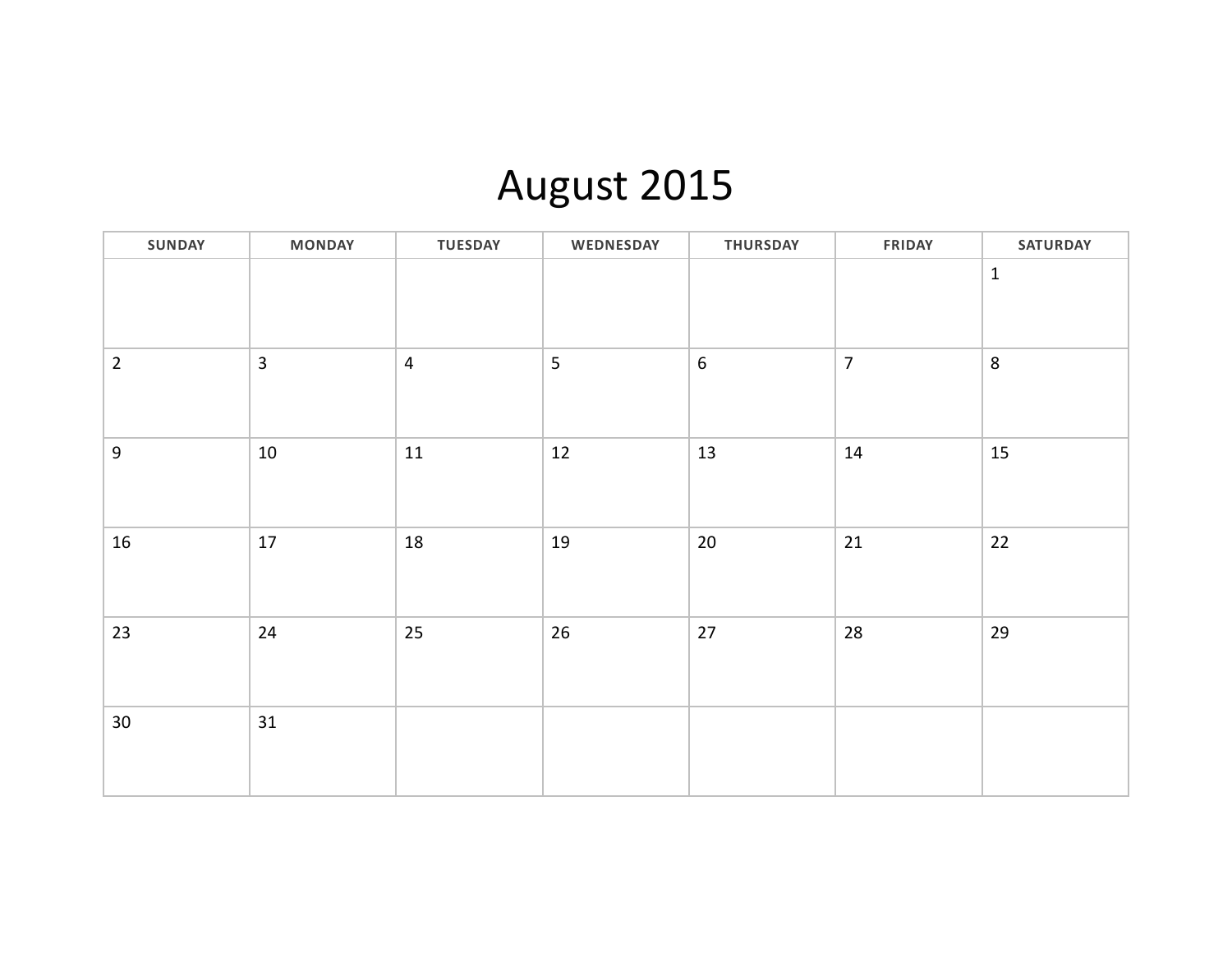# September 2015

| <b>SUNDAY</b>    | <b>MONDAY</b>  | <b>TUESDAY</b>                                  | WEDNESDAY      | THURSDAY       | <b>FRIDAY</b>  | <b>SATURDAY</b> |
|------------------|----------------|-------------------------------------------------|----------------|----------------|----------------|-----------------|
|                  |                | $\mathbf 1$                                     | $\overline{2}$ | $\overline{3}$ | $\overline{4}$ | 5               |
| $\boldsymbol{6}$ | $\overline{7}$ | 8<br><b>FINANCE COMMITTEE</b><br><b>MEETING</b> | $\overline{9}$ | $10\,$         | 11             | 12              |
| 13               | 14             | 15                                              | 16             | $17\,$         | $18\,$         | 19              |
| $20\,$           | 21             | 22                                              | 23             | 24             | 25             | 26              |
| 27               | 28             | 29                                              | 30             |                |                |                 |
|                  |                |                                                 |                |                |                |                 |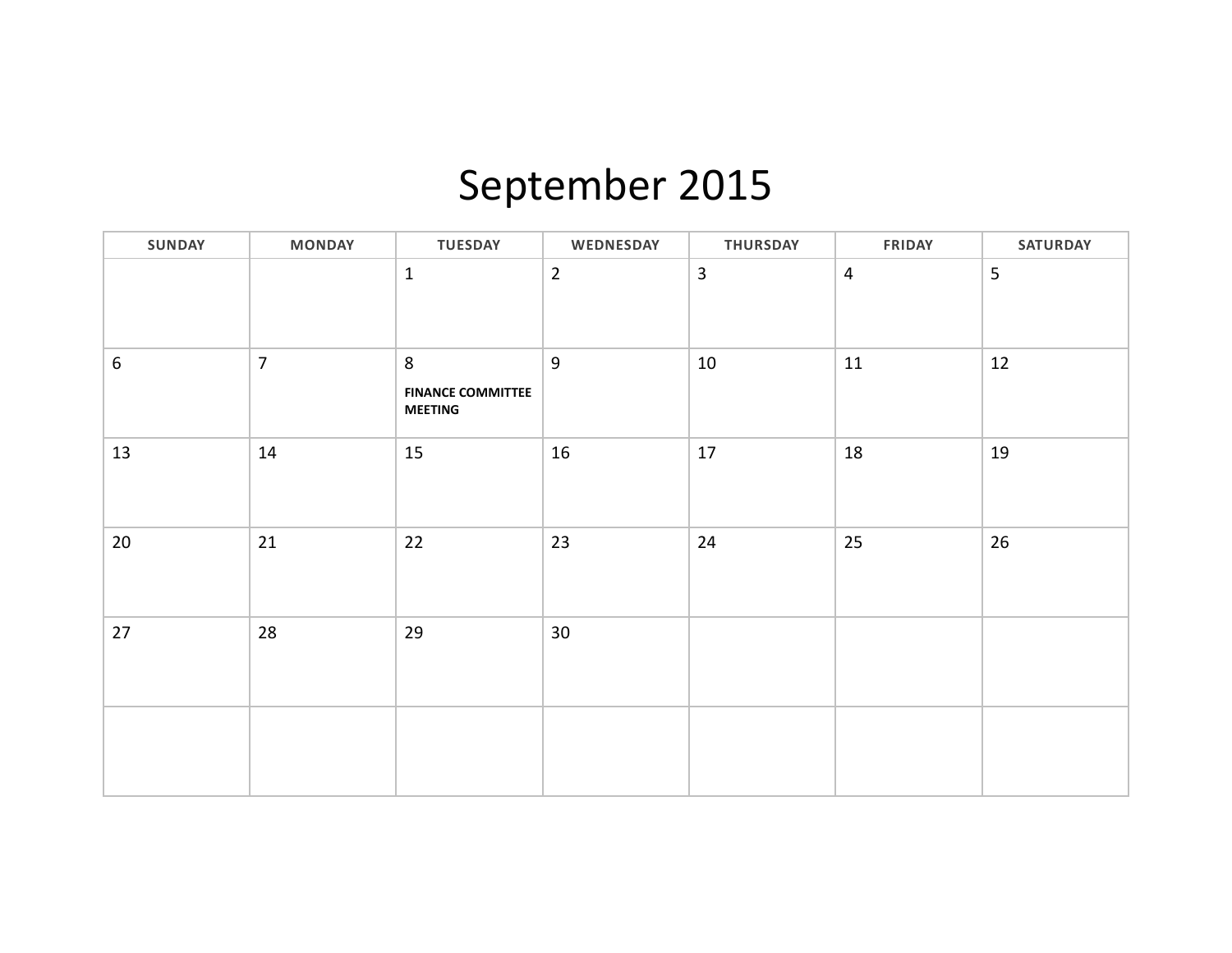### October 2015

| SUNDAY         | <b>MONDAY</b> | <b>TUESDAY</b>   | WEDNESDAY      | THURSDAY    | <b>FRIDAY</b>  | SATURDAY       |
|----------------|---------------|------------------|----------------|-------------|----------------|----------------|
|                |               |                  |                | $\mathbf 1$ | $\overline{2}$ | $\overline{3}$ |
| $\overline{4}$ | 5             | $\boldsymbol{6}$ | $\overline{7}$ | $\,8\,$     | $\overline{9}$ | $10\,$         |
| 11             | 12            | 13               | 14             | $15\,$      | 16             | $17\,$         |
| 18             | 19            | $20\,$           | 21             | 22          | 23             | 24             |
| 25             | 26            | $27$             | 28             | 29          | $30\,$         | 31             |
|                |               |                  |                |             |                |                |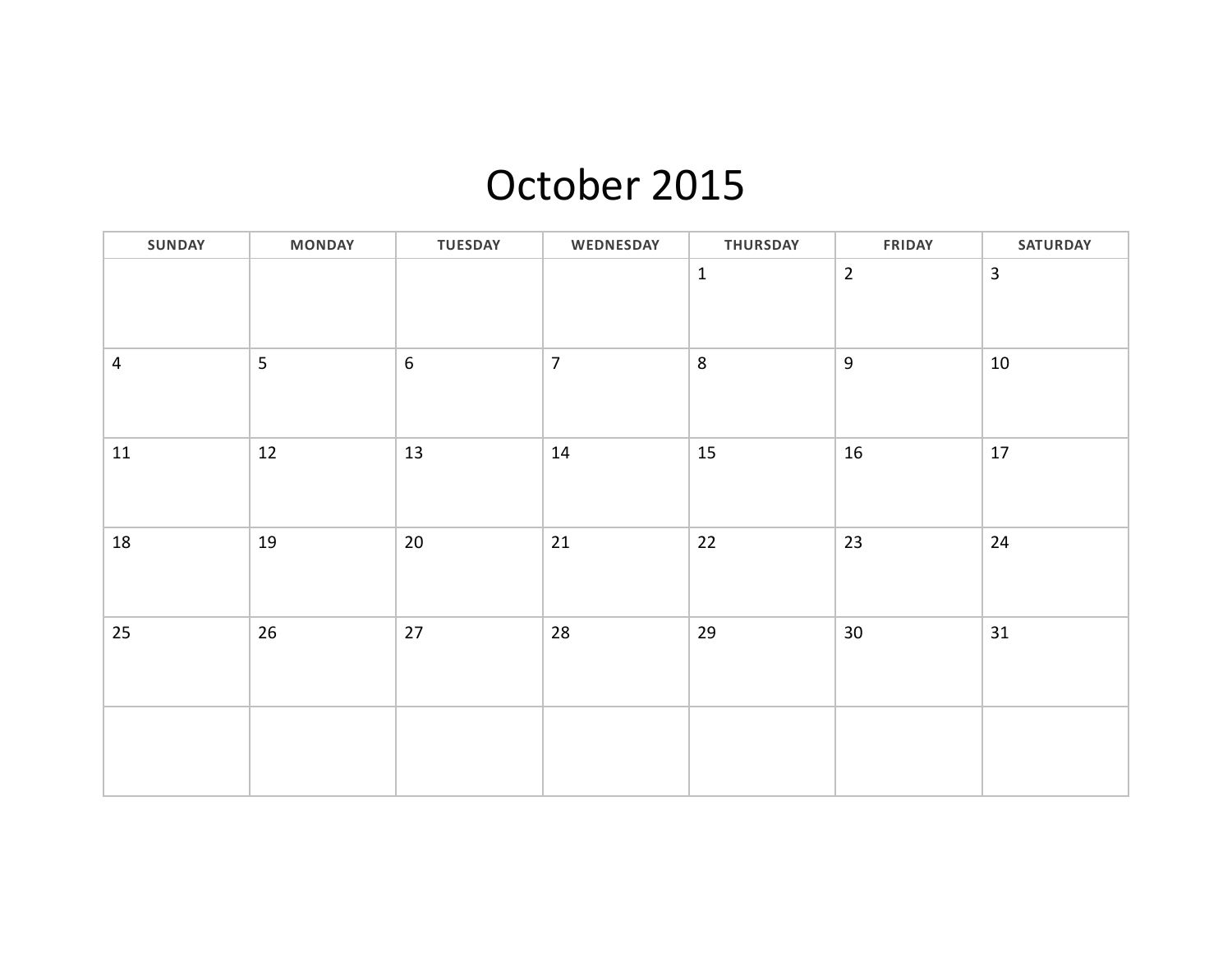### November 2015

| <b>SUNDAY</b> | <b>MONDAY</b>  | <b>TUESDAY</b>                                   | WEDNESDAY      | <b>THURSDAY</b> | <b>FRIDAY</b>    | <b>SATURDAY</b> |
|---------------|----------------|--------------------------------------------------|----------------|-----------------|------------------|-----------------|
| $\mathbf{1}$  | $\overline{2}$ | $\overline{3}$                                   | $\overline{4}$ | 5               | $\boldsymbol{6}$ | $\overline{7}$  |
| 8             | $9\,$          | 10<br><b>FINANCE COMMITTEE</b><br><b>MEETING</b> | 11             | 12              | 13               | 14              |
| 15            | 16             | $17\,$                                           | 18             | 19              | $20\,$           | 21              |
| 22            | 23             | 24                                               | 25             | $26\,$          | 27               | 28              |
| 29            | $30\,$         |                                                  |                |                 |                  |                 |
|               |                |                                                  |                |                 |                  |                 |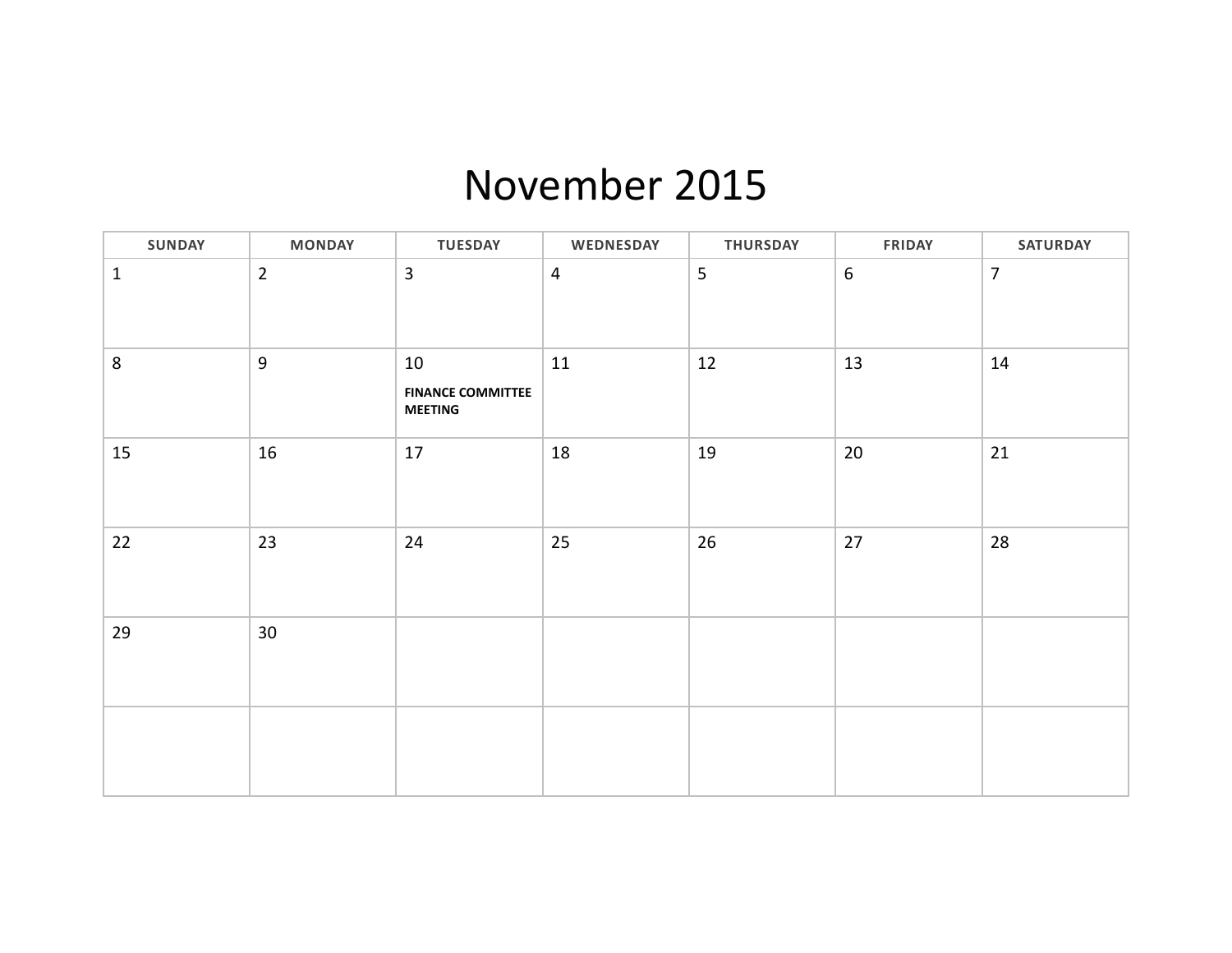### December 2015

| <b>SUNDAY</b> | <b>MONDAY</b>  | <b>TUESDAY</b> | WEDNESDAY       | <b>THURSDAY</b> | <b>FRIDAY</b>  | <b>SATURDAY</b> |
|---------------|----------------|----------------|-----------------|-----------------|----------------|-----------------|
|               |                | $\mathbf 1$    | $\overline{2}$  | $\overline{3}$  | $\overline{4}$ | 5               |
| $6\,$         | $\overline{7}$ | $\,8\,$        | $\overline{9}$  | $10\,$          | $11\,$         | 12              |
| 13            | 14             | 15             | 16              | $17\,$          | 18             | 19              |
| 20            | 21             | 22             | 23              | 24              | 25             | 26              |
| 27            | 28             | 29             | 30 <sub>o</sub> | 31              |                |                 |
|               |                |                |                 |                 |                |                 |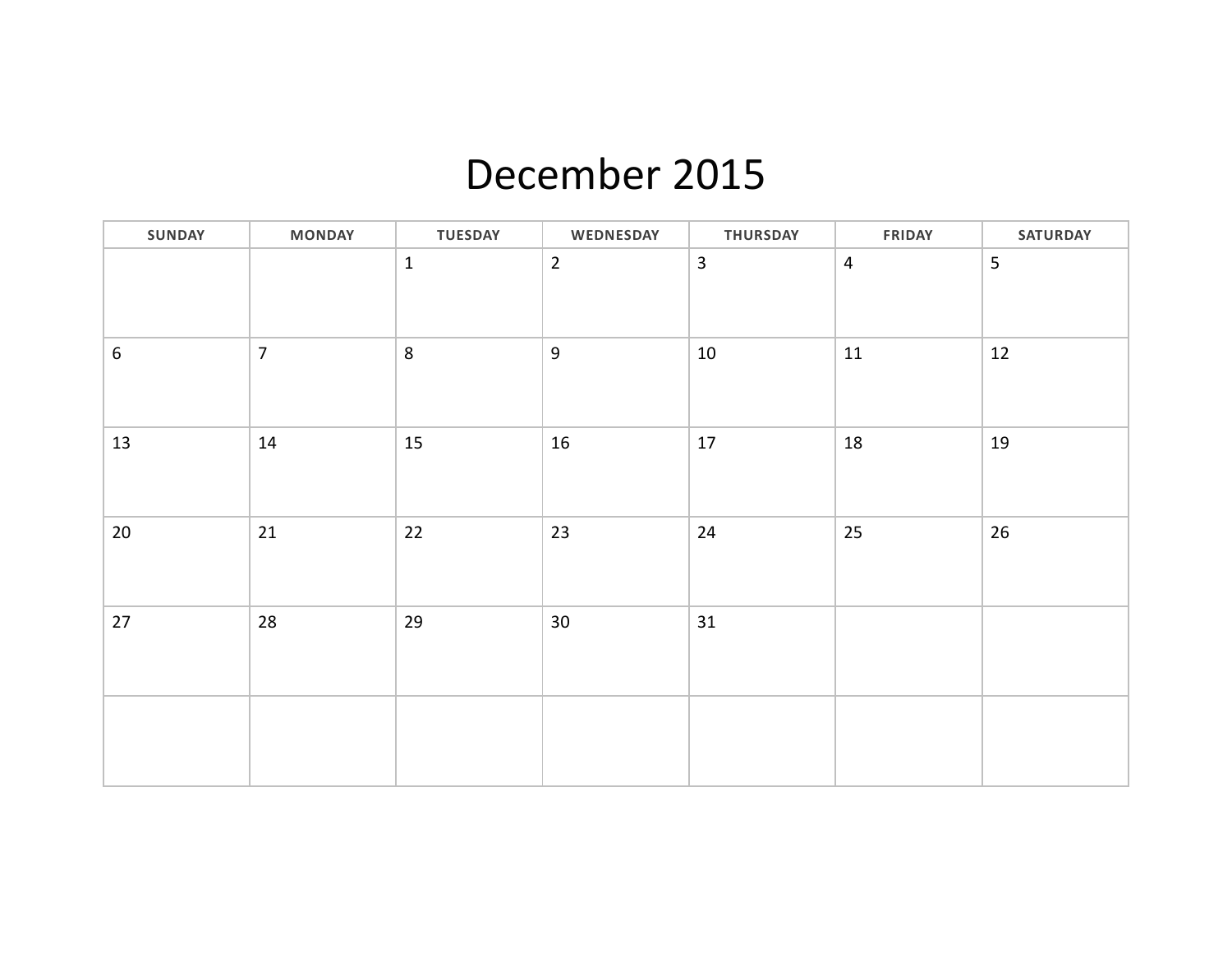# January 2016

| SUNDAY         | <b>MONDAY</b>  | <b>TUESDAY</b>                                   | WEDNESDAY        | THURSDAY       | <b>FRIDAY</b> | <b>SATURDAY</b>  |
|----------------|----------------|--------------------------------------------------|------------------|----------------|---------------|------------------|
|                |                |                                                  |                  |                | $\mathbf 1$   | $\overline{2}$   |
| $\overline{3}$ | $\overline{4}$ | 5                                                | $\boldsymbol{6}$ | $\overline{7}$ | $\,8\,$       | $\boldsymbol{9}$ |
| $10\,$         | 11             | 12<br><b>FINANCE COMMITTEE</b><br><b>MEETING</b> | 13               | 14             | 15            | 16               |
| 17             | 18             | 19                                               | 20               | 21             | 22            | 23               |
| 24             | 25             | 26                                               | 27               | 28             | 29            | 30               |
| 31             |                |                                                  |                  |                |               |                  |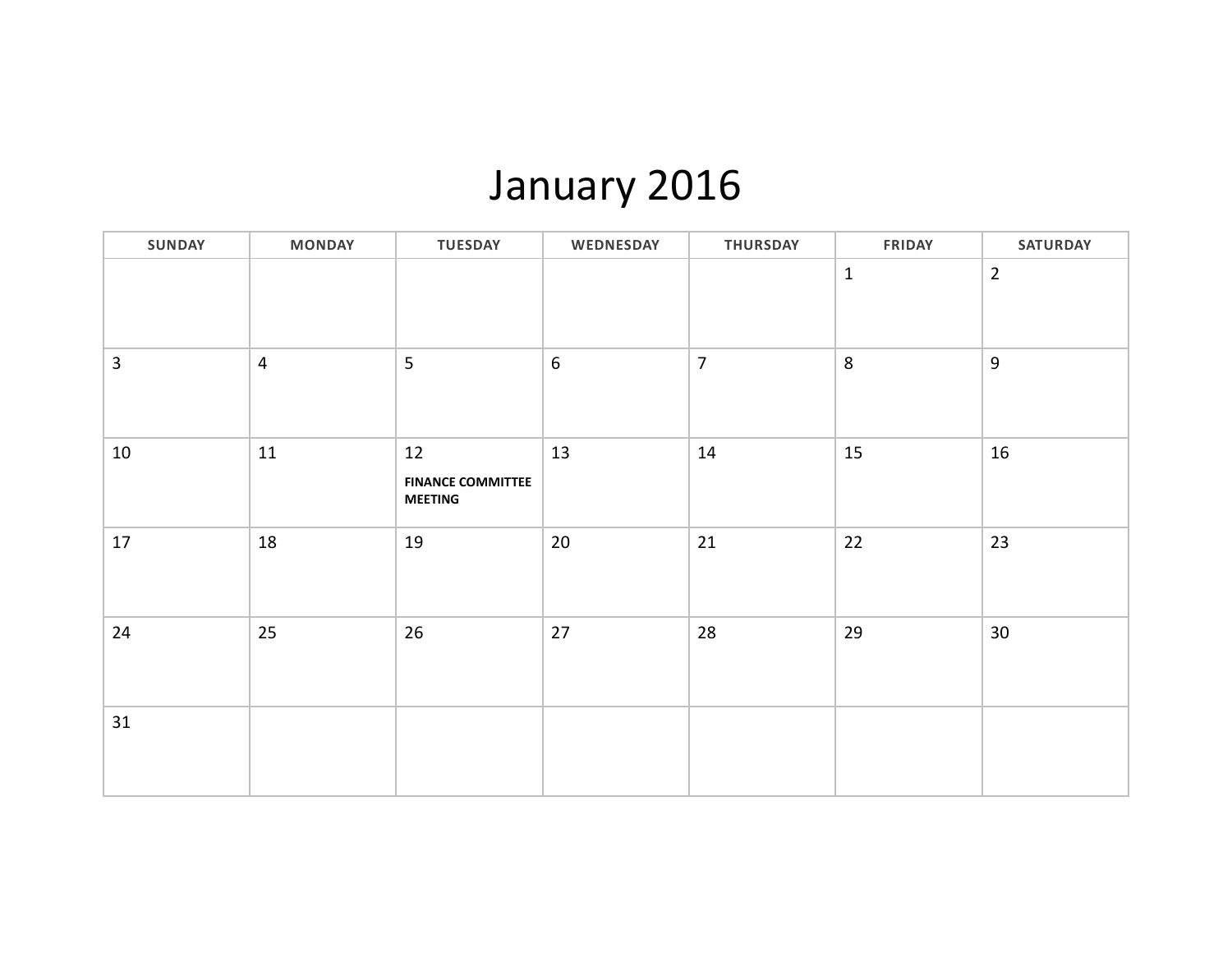# February 2016

| SUNDAY         | <b>MONDAY</b> | <b>TUESDAY</b> | WEDNESDAY      | <b>THURSDAY</b> | <b>FRIDAY</b>  | <b>SATURDAY</b> |
|----------------|---------------|----------------|----------------|-----------------|----------------|-----------------|
|                | $1\,$         | $\overline{2}$ | $\overline{3}$ | $\overline{4}$  | $\overline{5}$ | $6\,$           |
| $\overline{7}$ | 8             | $9\,$          | $10\,$         | $11\,$          | 12             | 13              |
| 14             | 15            | 16             | 17             | $18\,$          | 19             | $20\,$          |
| 21             | 22            | 23             | 24             | 25              | 26             | $27$            |
| 28             | 29            |                |                |                 |                |                 |
|                |               |                |                |                 |                |                 |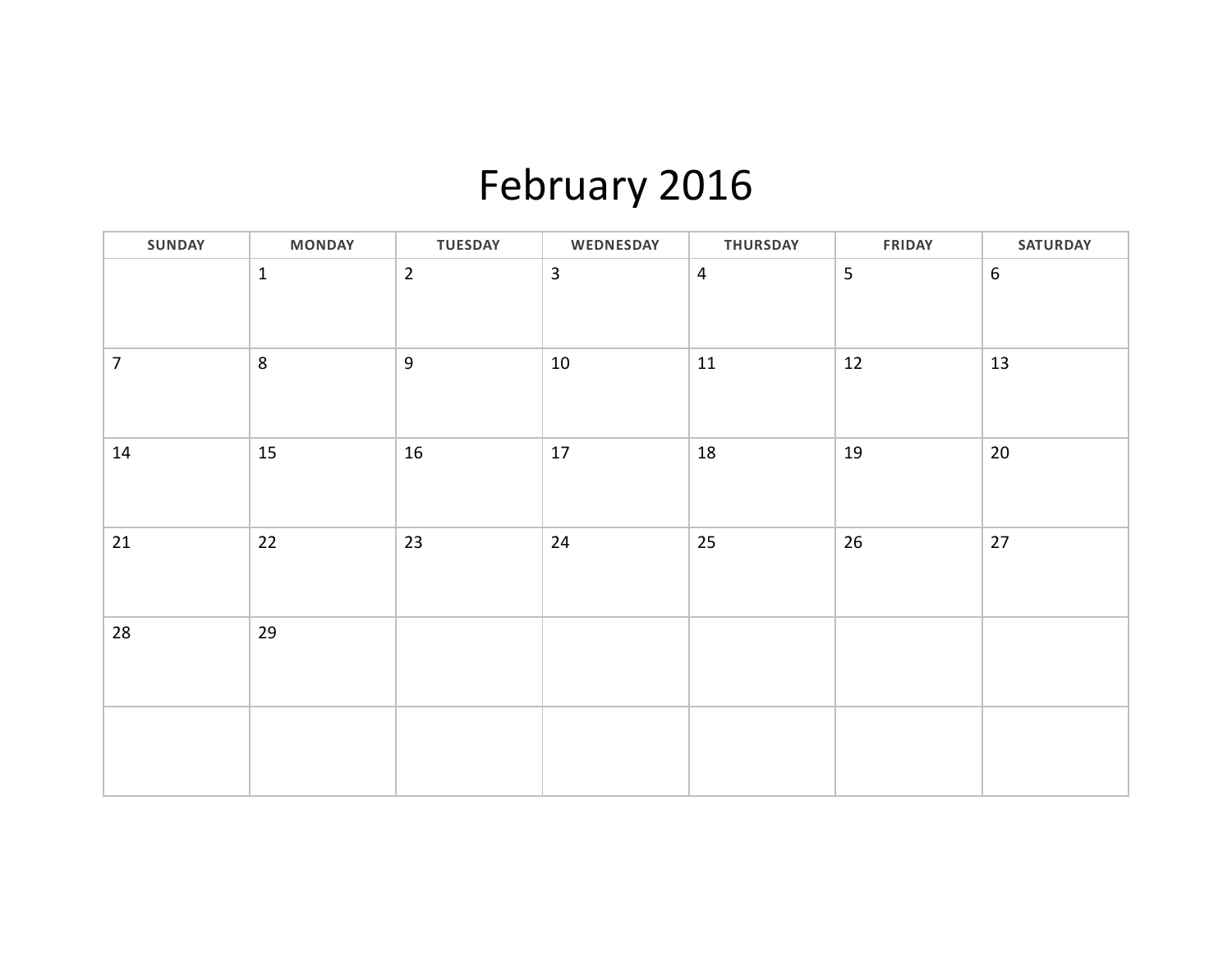### March 2016

| SUNDAY           | <b>MONDAY</b>  | <b>TUESDAY</b>                                  | WEDNESDAY      | THURSDAY       | <b>FRIDAY</b>  | SATURDAY |
|------------------|----------------|-------------------------------------------------|----------------|----------------|----------------|----------|
|                  |                | $\mathbf 1$                                     | $\overline{2}$ | $\overline{3}$ | $\overline{4}$ | 5        |
| $\boldsymbol{6}$ | $\overline{7}$ | 8<br><b>FINANCE COMMITTEE</b><br><b>MEETING</b> | 9              | 10             | 11             | 12       |
| 13               | 14             | 15                                              | 16             | $17\,$         | 18             | 19       |
| $20\degree$      | 21             | 22                                              | 23             | 24             | 25             | 26       |
| 27               | 28             | 29                                              | 30             | 31             |                |          |
|                  |                |                                                 |                |                |                |          |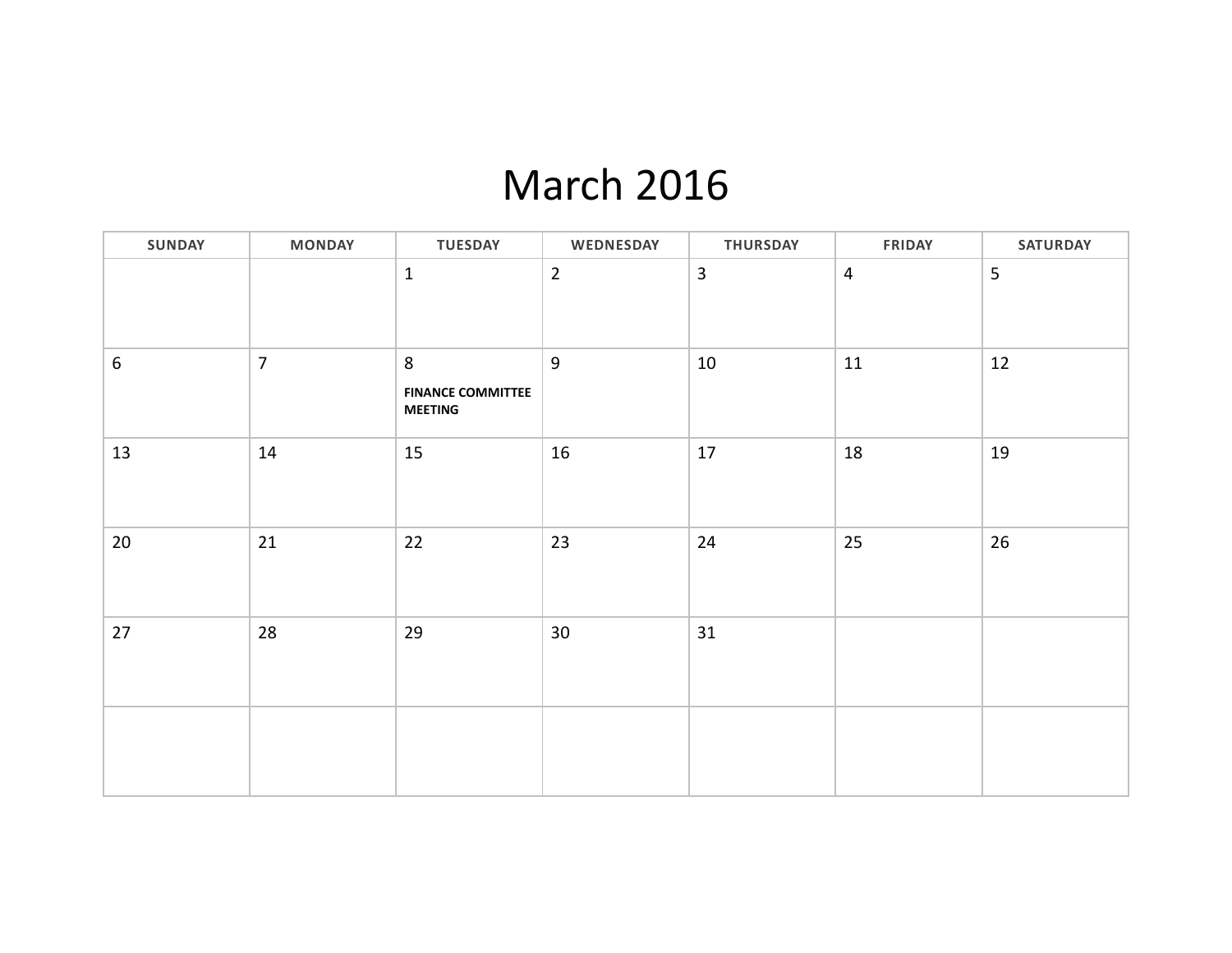## April 2016

| SUNDAY         | <b>MONDAY</b>  | <b>TUESDAY</b> | WEDNESDAY  | THURSDAY       | <b>FRIDAY</b> | SATURDAY        |
|----------------|----------------|----------------|------------|----------------|---------------|-----------------|
|                |                |                |            |                | $\mathbf 1$   | $\overline{2}$  |
| $\overline{3}$ | $\overline{4}$ | 5              | $\sqrt{6}$ | $\overline{7}$ | $\, 8$        | $\overline{9}$  |
| 10             | 11             | 12             | 13         | 14             | 15            | 16              |
| $17\,$         | 18             | 19             | $20\,$     | $21\,$         | $22\,$        | 23              |
| 24             | 25             | 26             | 27         | $28\,$         | 29            | 30 <sub>o</sub> |
|                |                |                |            |                |               |                 |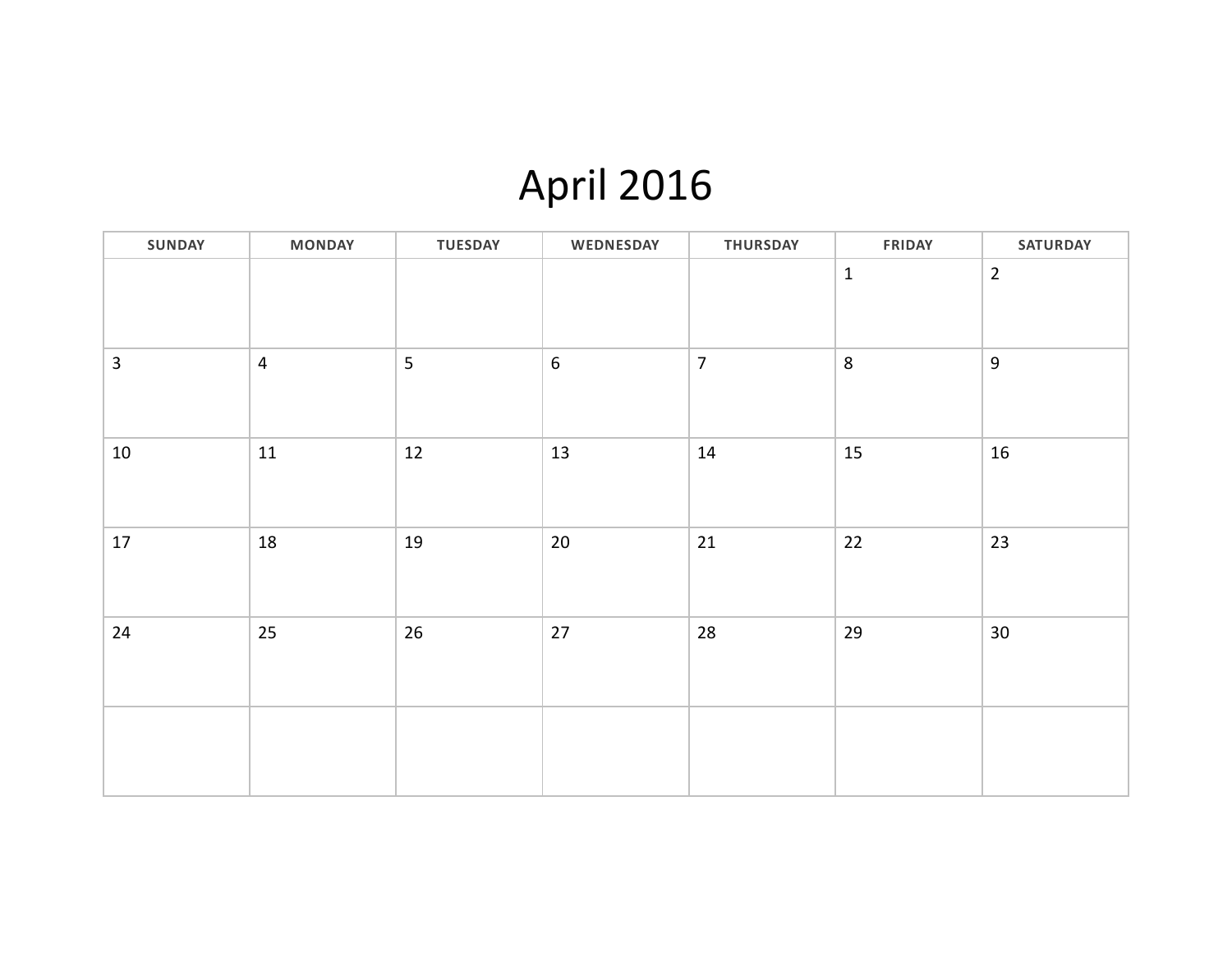## May 2016

| <b>SUNDAY</b> | <b>MONDAY</b>  | <b>TUESDAY</b>                                   | WEDNESDAY      | <b>THURSDAY</b> | <b>FRIDAY</b>    | <b>SATURDAY</b> |
|---------------|----------------|--------------------------------------------------|----------------|-----------------|------------------|-----------------|
| $\mathbf{1}$  | $\overline{2}$ | $\overline{3}$                                   | $\overline{4}$ | 5               | $\boldsymbol{6}$ | $\overline{7}$  |
| $\,8\,$       | 9              | 10<br><b>FINANCE COMMITTEE</b><br><b>MEETING</b> | 11             | 12              | 13               | 14              |
| 15            | 16             | 17                                               | 18             | 19              | $20\,$           | 21              |
| 22            | 23             | 24                                               | 25             | 26              | 27               | 28              |
| 29            | 30             | 31                                               |                |                 |                  |                 |
|               |                |                                                  |                |                 |                  |                 |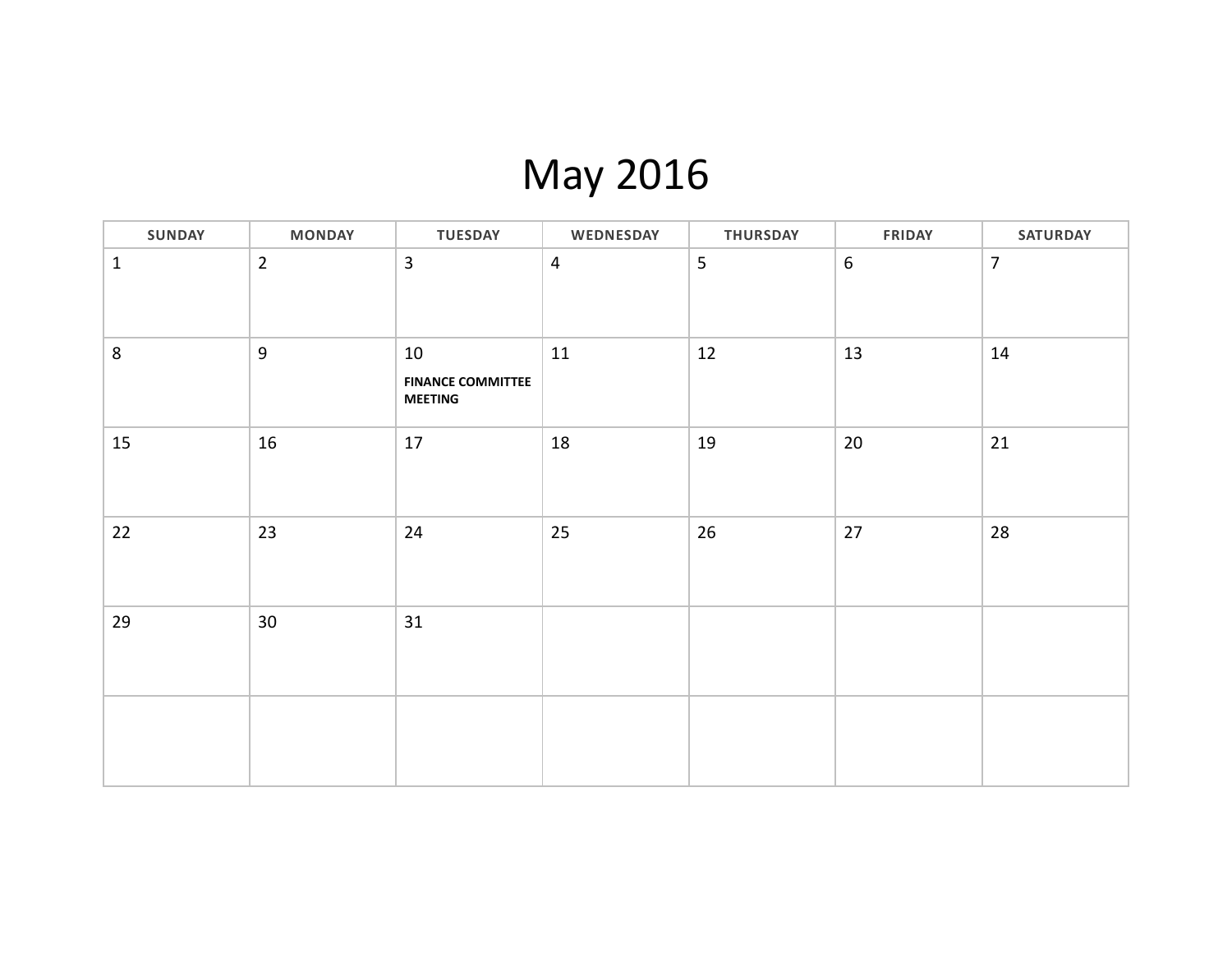### June 2016

| SUNDAY | <b>MONDAY</b>    | <b>TUESDAY</b> | WEDNESDAY   | <b>THURSDAY</b>  | <b>FRIDAY</b>  | SATURDAY       |
|--------|------------------|----------------|-------------|------------------|----------------|----------------|
|        |                  |                | $\mathbf 1$ | $\overline{2}$   | $\overline{3}$ | $\overline{4}$ |
| 5      | $\boldsymbol{6}$ | $\overline{7}$ | 8           | $\boldsymbol{9}$ | $10\,$         | $11\,$         |
| 12     | 13               | 14             | 15          | 16               | $17\,$         | 18             |
| 19     | 20               | 21             | 22          | 23               | 24             | 25             |
| 26     | $27$             | 28             | 29          | $30\,$           |                |                |
|        |                  |                |             |                  |                |                |